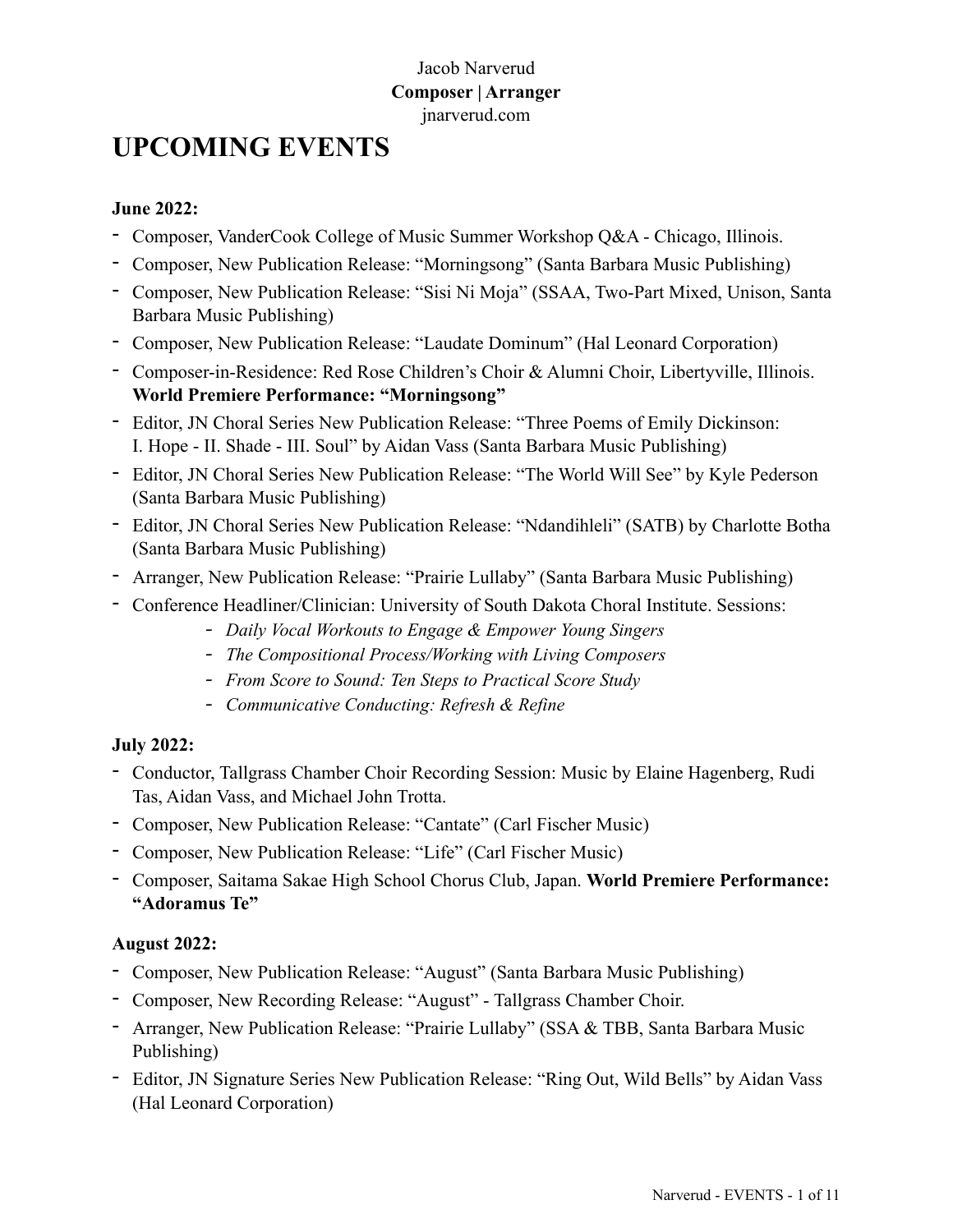# **September 2022:**

- Composer-in-Residence: East Tennessee State University Chorale, Johnson City. **World Premiere Performance: "Ah, Sunflower"**

# **October 2022:**

- Conductor/Clinician: Bradley University High School Honor Choir Festival, Illinois.
- Conductor/Clinician: Ohio District 5 High School Mixed Honor Choir, Youngstown.
- Composer: The Steward School, Virginia. **World Premiere Performance: "Today's Hope"**
- Zoom Session: Albright College Choirs Reading, Pennsylvania.

### **December 2022:**

- Conductor, Tallgrass Chamber Choir Christmas Concerts, "A Ceremony of Carols" by Benjamin Britten: Lawrence, KS (December 17) & Springfield, MO (December 18).

# **February 2023:**

 $\mathcal{L}_\text{max}$  , where  $\mathcal{L}_\text{max}$  , we have the set of  $\mathcal{L}_\text{max}$ 

- Composer: Elkhorn South HS, Elkhorn Valley MS, Elkorn Ridge MS Choirs - Omaha, Nebraska. **World Premiere Performance: TBD**

# **March 2023:**

- Composer: Saitama Sakae High School Chorus Club, Japan. **World Premiere Performance: "Omnia Sol Temperat"**
- Conductor/Clinician/Composer: Traverse City High School Choral Festival, Michigan. **World Premiere Performance: "Peace Flows Into Me"**
- Arranger, New Publication Release: "Jerusalema" by Kaugelo Moagi and Nomcebo Nkwanyana (Alfred)
- Arranger, New Publication Release: "Autumn Vesper" by Audrey Snyder (SATB, Alfred)
- Composer, New Publication Release: "Today's Hope" (SAB & Two-Part, Alfred)
- Composer, New Publication Release: "In Paradisum" (SATB & SSAA, Alfred)
- Composer, New Publication Release: "Ad Astra" (SA & Two-Part Mixed, Carl Fischer Music)
- Composer, New Publication Release: "Kuimba Nafsi Yangu" (SSAA, Carl Fischer Music)
- Composer, New Publication Release: "O Quam Gloriosum" (TBB, Carl Fischer Music)

### **May 2023:**

- Composer: T.F. Riggs High School Chamber Choir, South Dakota. **World Premiere Performance: "The Missouri"** - Pierre Capitol Rotunda.

### **January 2024:**

**\_\_\_\_\_\_\_\_\_\_\_\_\_\_\_\_\_\_\_\_\_\_\_**

**\_\_\_\_\_\_\_\_\_\_\_\_\_\_\_\_\_\_\_\_\_\_\_**

- Conductor/Clinician: Utah All-State Junior High Mixed Honor Choir, Salt Lake City.
- Conductor/Clinician: Nebraska Middle Level Mixed Honor Choir, Omaha.
- Conductor/Clinician: Northwest Iowa Choral Directors Association High School Festival.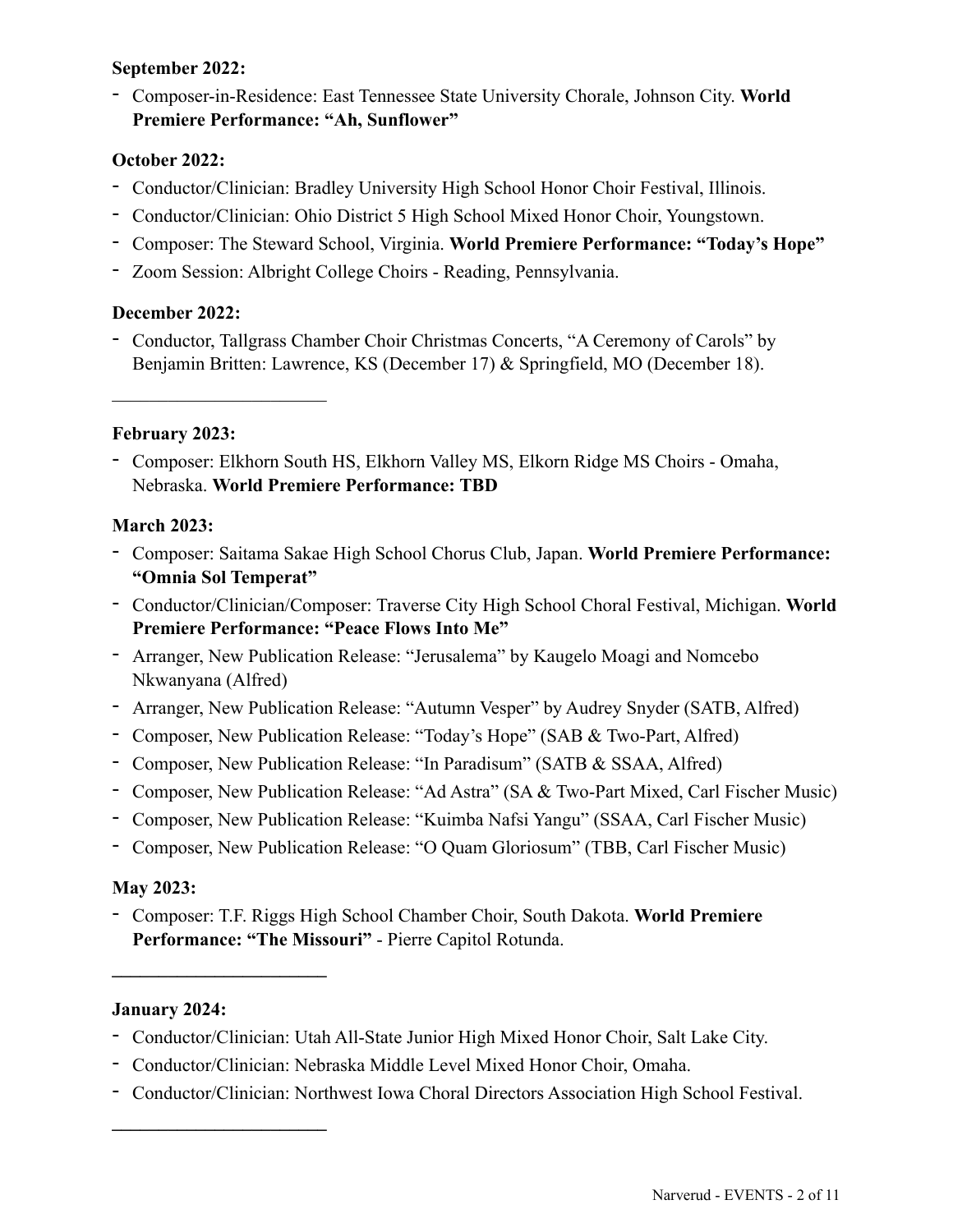# **PAST EVENTS**

**2022:**

- Composer, New Publication Release: "Cónditor Alme Síderum" (Alliance Music)
- Composer, New Recording Release: "Laudate Dominum" Bradley University Chorale.
- Composer, New Recording Release: "Lakeside Lullaby" Bradley University Chorale.
- Composer-in-Residence: Sioux City East High School Chamber Choir, Sioux City, Iowa.
- Composer-in-Residence: Frontier Trail Middle School Choirs, Olathe, Kansas, **World Premiere Performance: "In Paradisum"**
- Arranger: **World Premiere Performance: "Prairie Lullaby"**  Kansas City Chorale.
- Zoom Session: Stanley Middle School Choirs, North Carolina.
- Composer, New Publication Release: "The Beast Flies On" (Hal Leonard Corporation)
- Composer-in-Residence: Bradley University Chorale, Peoria, Illinois.
- Arranger, New Publication Release: "Run" by OneRepublic (Hal Leonard Corporation)
- Editor, JN Signature Series New Publication Release: "Big House" by Kyle Pederson (Hal Leonard Corporation)
- *-* Zoom Session: Berlin High School Choirs, Connecticut.
- *-* Zoom Session: San Francisco Girls Chorus, California.
- *-* Zoom Session: University of Kansas Choral Literature Class Composer Interview.
- Composer, Saitama Sakae High School Chorus Club, Japan. **World Premiere Performance: "Cantate"**
- Composer, New Publication Release: "Lakeside Lullaby" (JW Pepper)
- Composer, New Publication Release: "Loomis Creek" (Alliance Music)
- Arranger, New Publication Release: "Wild Mountain Thyme" (JW Pepper)
- Arranger, New Publication Release: "Musicks Empire" by Lloyd Pfautsch (Lawson-Gould)
- Arranger/Editor, New Publication Release: "Magnificat" by Leonardo Leo (JW Pepper)
- *-* Zoom Session: Appalachian State University Choral Literature Class, North Carolina.
- Conductor/Clinician: Lawrence All-City High School Choir Festival, Kansas.
- Composer, New Publication Release: "Abend" (Hal Leonard Corporation)
- Composer, Friendswood Junior High Choir, Texas. **SWACDA World Premiere Performance: "Lakeside Lullaby"**
- Composer: Montgomery High School Madrigal Choir, Texas. SWACDA Performance: "Life"
- Composer: "O Quam Gloriosum" (SATB) 2022 ACDA Midwestern Region Conference Senior High School Reading Session.
- Composer: "O Quam Gloriosum" (SSA) ACDA Midwestern Region Conference 2022 ACDA Children's & Community Youth Choir Conductors' Retreat - New & True Session.
- Arranger: "The Wellerman" ACDA Midwestern Region Conference Senior High School Reading Session.
- Zoom Session: RAHM High School Choirs, Hebron, Connecticut.
- Zoom Session: Montgomery High School Madrigal Choir, Texas.
- Conductor/Clinician: Continental League High School Mixed Honor Choir, Denver, Colorado.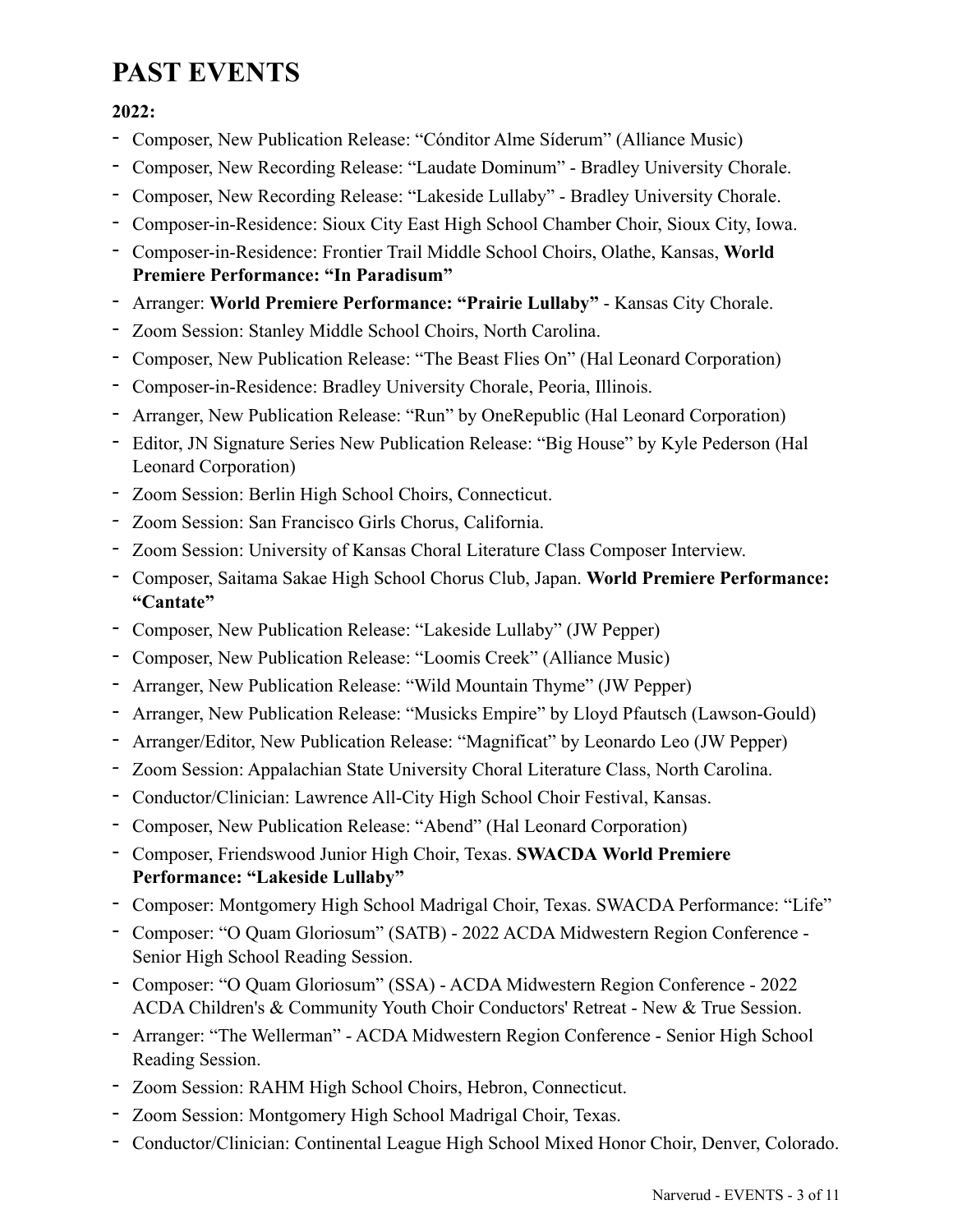- Arranger, New Publication Release: "My Spirit Looks" (Santa Barbara Music Publishing)
- Arranger, New Publication Release: "Long Ago (In the Bleak Midwinter) (Santa Barbara Music Publishing.
- Composer, New Publication Release: "May Wind (Set Me Free)" (Santa Barbara Music Publishing)
- Editor, JN Choral Series New Publication Release: "Hark! The Herald Angels Sing" by Josh Sparkman (Santa Barbara Music Publishing)
- Editor, JN Choral Series New Publication Release: "Gaudeamus Hodie" by Victor C. Johnson (Santa Barbara Music Publishing)
- Editor, JN Choral Series New Publication Release: "O Captain, My Captain" by Jonathan Rippon (Santa Barbara Music Publishing)
- Editor, JN Choral Series New Publication Release: "Ndandihleli" by Charlotte Botha (Santa Barbara Music Publishing)
- Editor, JN Choral Series New Publication Release: "Heartbeat" by Kyle Pederson (Santa Barbara Music Publishing)
- Composer: Oklahoma All-State Children's Chorus. **World Premiere Performance: "May Wind (Set Me Free)"**
- Composer, Saitama Sakae High School Chorus Club, Japan. **World Premiere Performance: "Conditor Alme Siderum"**
- *-* Zoom Session: Green Bay Southwest High School, Wisconsin.
- *-* Zoom Session: Saitama Sakae High School Chorus Club, Japan.
- Clinician: Purdue University Singers, Fort Wayne, Indiana.
- Conference Presenter/Headliner: Indiana Music Educators Association, Fort Wayne. Sessions:
	- *Choral Music Reading Session: The Music of Jacob Narverud*
	- *From Score to Sound: Ten Steps to Practical Score Study*
	- *Daily Vocal Workouts to Engage and Empower Young Singers*
	- *The Compositional Process/Q&A*

- Conductor, New Recording Release: "The Clouded Heaven" (Mark Sirett) Tallgrass Chamber Choir.
- Conductor: Tallgrass Chamber Choir Live Christmas Concerts, Lawrence & Kansas City.
- Arranger: Marble Falls High School Choral Music Program, Texas. **World Premiere Performance: "Long Ago (In the Bleak Midwinter)"**
- Conductor/Clinician/Composer: East Central Kansas Music Educators Association District High School Mixed Honor Choir. **World Premiere Performance: "Life"**
- Arranger, New Publication Release: "I Put a Spell on You" from Hocus Pocus (Alfred Music)
- Conductor/Clinician: University of Nebraska-Kearney Choral Symposium & High School Festival Honor Choir.
- Composer: East Tennessee State University BucsWorth Tenor-Bass Choir. **World Premiere Performance: "The Beast Flies On"**
- Composer/Conductor, New Recording Release: "Loomis Creek" Tallgrass Chamber Choir.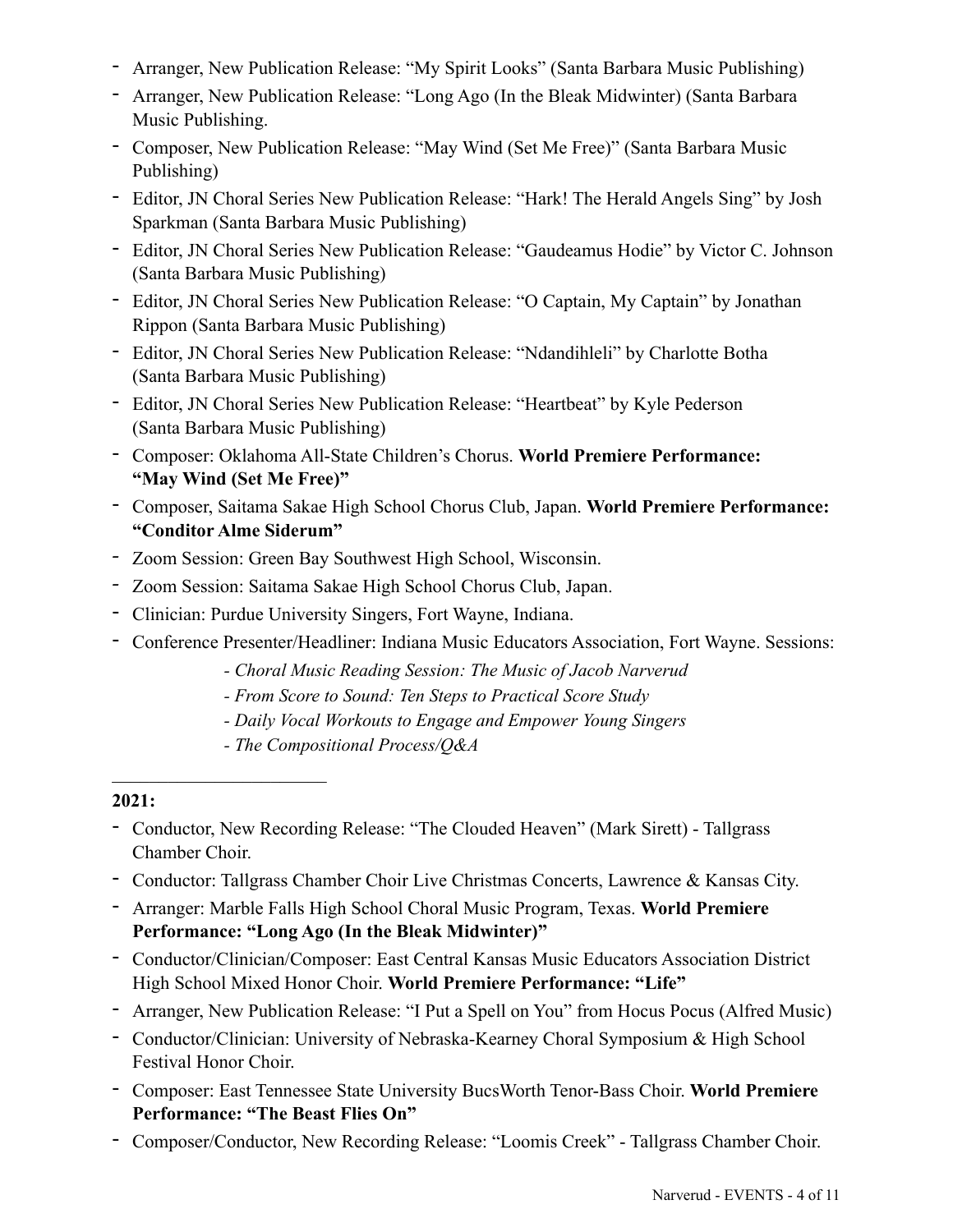- Composer, New Publication Release: "Song of the Sound" (Carl Fischer Music)
- Composer, New Publication Release: "Ad Astra" TBB voicing (Carl Fischer Music)
- Conductor, New Recording Release: "O Lord, Open Thou Our Lips" (Herbert Howells) Tallgrass Chamber Choir.
- Conductor: Tallgrass Chamber Choir Summer Recording Session, Walton Music Publishing.
- Conductor/Clinician/Presenter: Texas All-State Middle Level Mixed Honor Choir. Presentation: *The Compositional Process/Q&A*, Texas Choral Directors Association Conference, San Antonio.
- Composer-in-Residence/Conductor/Clinician: Fairfield High School Choral Program, Ohio. **World Premiere Performance: "Gravitas"**
- Composer: "Dominus Vobiscum" & "A Patch of Light" Texas Region 11 SAB Honor Choir.
- Composer: "Lunar Lullaby" New Mexico All-State High School Treble Honor Choir.
- Composer, New Publication Release: "Gravitas" (Santa Barbara Music Publishing, Inc.)
- Composer, New Publication Release: "Symbols" (Santa Barbara Music Publishing, Inc.)
- Composer, New Publication Release: "Be the Change" Two-Part voicing (Santa Barbara Music Publishing, Inc.)
- Composer, New Publication Release: "Sisi Ni Moja" SAB voicing (Santa Barbara Music Publishing, Inc.)
- Arranger, New Publication Release: "The Wellerman" (JN Music/JW Pepper)
- Zoom Session: Clark College Choirs, Vancouver, Washington: "Let the Music Fill Your Soul"
- Zoom Session: Oklahoma All-State High School Treble Honor Choir.
- Zoom Sessions: Northern Virginia District XII Middle/High School Mixed & Treble Honor Choirs.
- Zoom Sessions: Grinnell Middle School Choirs, Iowa.
- Zoom Session: Oostburg High School Choirs, Wisconsin.
- Zoom Session: Saratoga Springs High School Choir, New York.
- Zoom Session: Montgomery County Honor Choir, Maryland.
- Composer, New Publication Release: "O Quam Gloriosum" SATB voicing (Carl Fischer Music)
- Conductor, New Recording Release: "Agnus Dei" by Ola Gjeilo Tallgrass Chamber Choir.
- Composer: "Veni Sancte Spiritus" ACDA National Conference R&R Session: Senior High School Choirs.
- Composer: "Lunar Lullaby" ACDA National Conference GALA Collaboration Concert.
- Composer: "The Song We Sing" ACDA National Conference R&R Session: TTBB Choirs.
- Arranger: "Speechless" ACDA National Conference R&R Session: Contemporary/ Commercial.
- Arranger: "Found/Tonight" ACDA National Conference Performance by the Trinity Springs Middle School Tenor-Bass Choir (Keller, Texas), Clinton Hardy, Conductor.

<sup>-</sup> Singer (Bass): Manhattan Chorale Christmas Concert, Lincoln Center, New York City.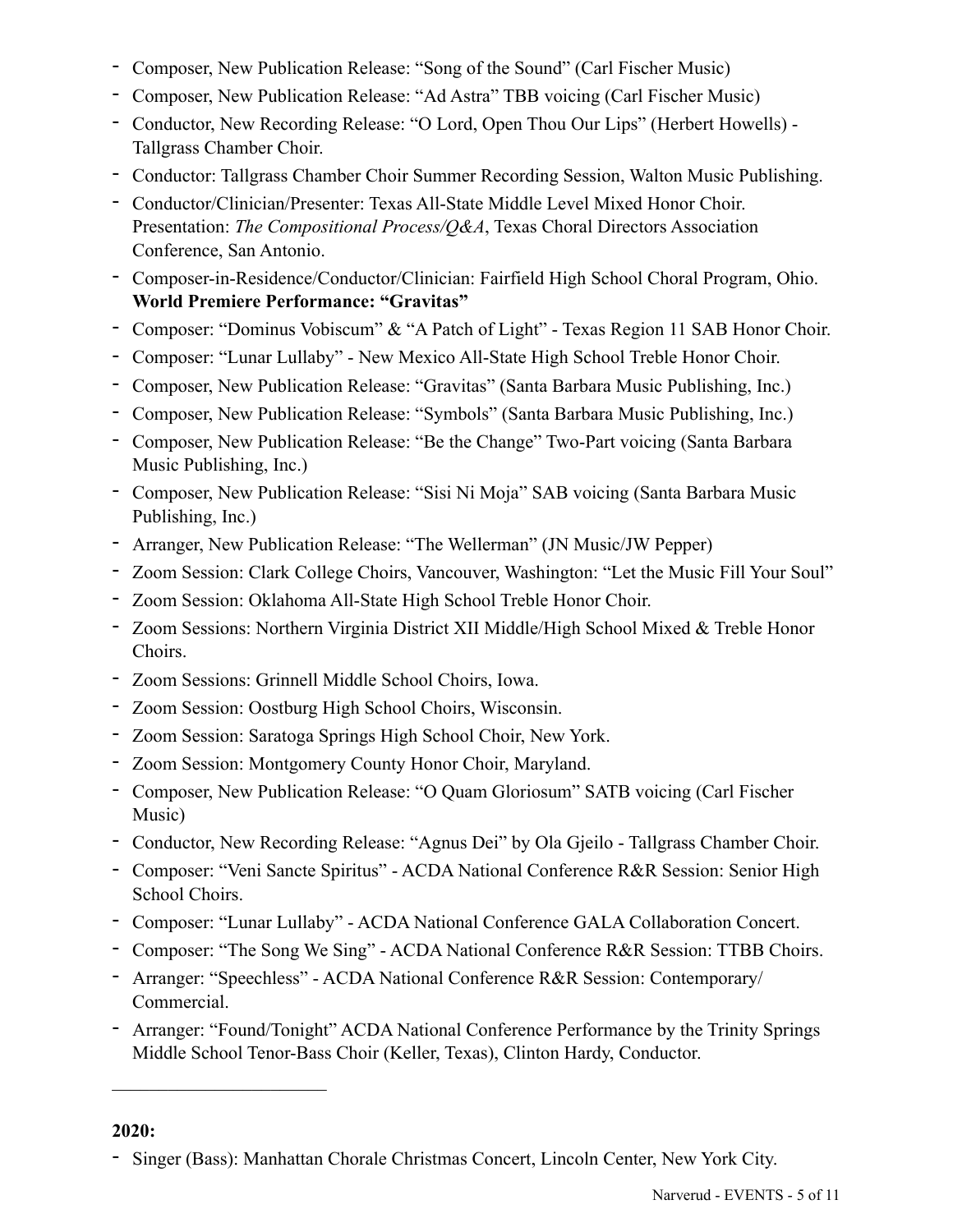- Conductor: Western Division ACDA Middle Level Mixed Honor Choir, Salt Lake City, Utah.
- Conductor: Florida All-State Middle Level Mixed Honor Choir, Tampa.
- Conductor: Maine District I High School Mixed Honor Choir, York.
- Conductor/Clinician/Presenter: Kansas All-State Middle Level Mixed Honor Choir. Presentation: *The Process of Commissioning a New Choral Work*, Kansas Music Educators Association Conference, Wichita.
- Guest Composer/Clinician: Kansas All-State High School Mixed Honor Choir, "Exsultate"
- Composer: "In the Silence" & "Healing Heart" & "Dominus Vobiscum" Washington ACDA Summer Choral Institute.
- Composer: "Exsultate" West Virginia All-State High School Honor Choir.
- Composer: "Exsultate" Montana Music Educators Association Conference R&R Session.
- Composer: "Let the Music Fill Your Soul" Texas Music Educators Association Region 5 9/10 Honor Choir.
- Composer: "Dominus Vobiscum" Oklahoma All-State High School Treble Chorus.
- Composer: "Sisi Ni Moja" Colorado Elementary All-State Presto & Vivace Choirs.
- Composer: "You Are the Song" Colorado Middle Level All-State Treble Choir.
- Composer: "Sisi Ni Moja" Tennessee Treble Honors Chorus.
- Composer: "Ad Astra" & "Lunar Lullaby" North Carolina All-State Middle Level Treble Honor Choir.
- Composer: "Be the Change" ACDA Southern Regional Conference Junior High Mixed Honor Choir.
- Composer: South Australian Primary Schools' Festival of Music. **Virtual World Premiere Performance: "Sisi Ni Moja" SAB voicing.**
- Composer: Bowling Green State University, Ohio. **Virtual World Premiere Performance: "Hodie"**
- Composer: Knoxville Gay Men's Chorus, Tennessee. **Virtual World Premiere Performance: "A Patch of Light"**
- Composer: McNeil High School Chamber Singers, Texas. **World Premiere Performance: "Symbols"**
- *-* Zoom Session: Minnesota ACDA Fall Virtual Conference, Composer Conversations.
- *-* Composer/Zoom Session: Voices in the Laurel Summer Voice Camp, North Carolina. **Virtual World Premiere Performance: "Be the Change" Two-Part voicing.**
- *-* Zoom Session: Central Bucks East High School Choirs, Pennsylvania.
- *-* Zoom Session: Jackson Heights Middle School Choirs, Florida.
- *-* Zoom Session: Westridge Middle School Choirs, Kansas.
- *-* Zoom Session: Kettering Children's Choir, Ohio.
- Zoom Session: Greenwood Laboratory School, Missouri State University.
- Zoom Session: Winthrop University Chorale, South Carolina.
- Zoom Session: East Tennessee State University Choirs, Composer/Conductor Choral Forum.
- Zoom Session: Temple University Choir, Pennsylvania.
- Zoom Session: Kearney High School Choirs, Nebraska.
- Zoom Session: East Aurora High School Choirs, Illinois.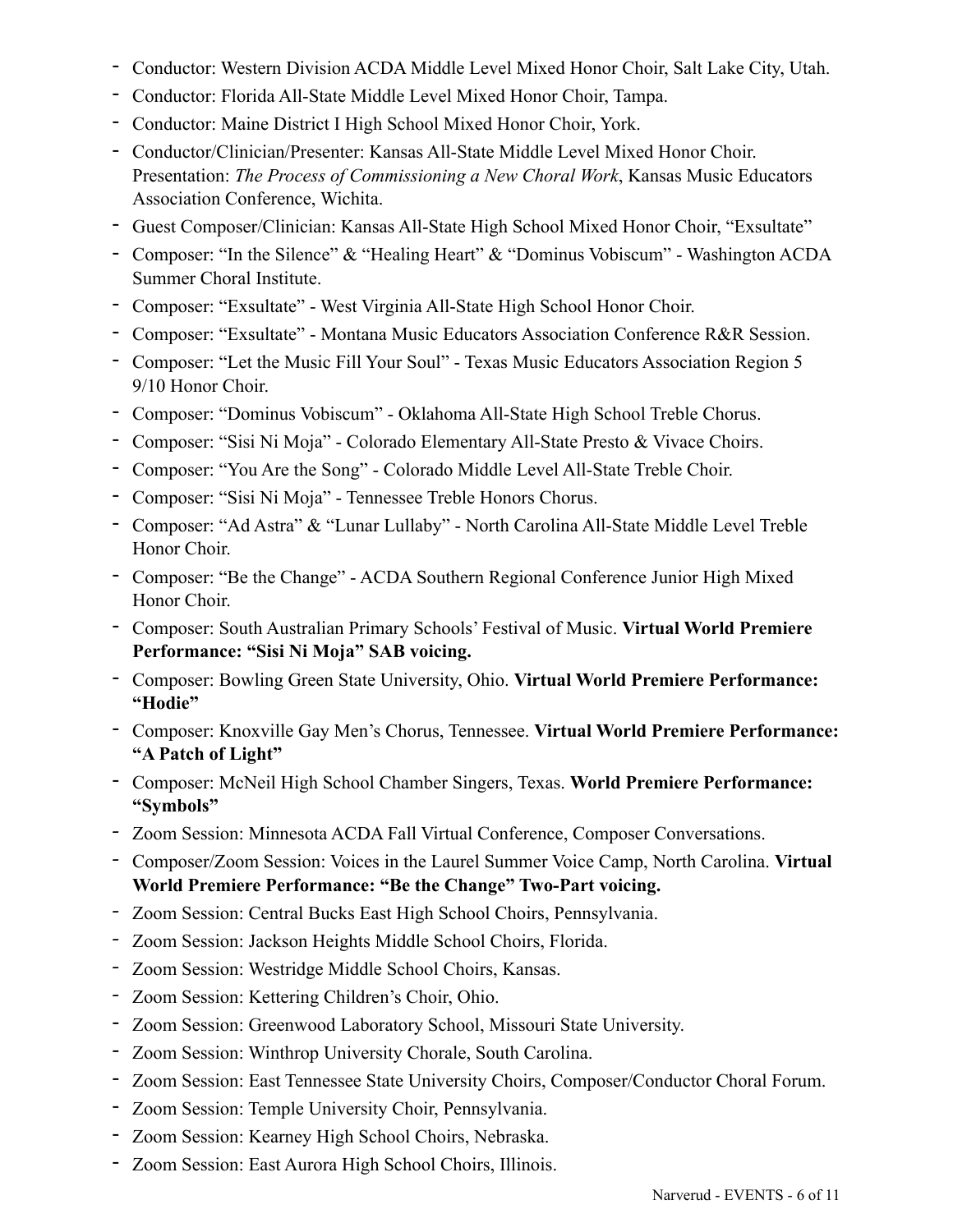- Zoom Session: Branson High School Choirs, Missouri.
- Zoom Session: Archbishop Mitty High School Choir, California.
- Zoom Session: Evergreen School District Choirs, Vancouver, Washington.
- Arranger, New Publication Release: "Found/Tonight" (Alfred Music)
- Arranger, New Publication Release: "Bones" (Shawnee Press/Hal Leonard Corporation)
- Arranger, New Publication Release: "Happier" (Shawnee Press/ Hal Leonard Corporation)
- Arranger, New Publication Release: "Sing Together" (Shawnee Press/Hal Leonard Corporation)
- Arranger/Editor, New Publication Release: "Cantate Domino" (JN Music/JW Pepper)
- Arranger/Editor, New Publication Release: "O Lord, The Maker of All Things" (JN Music/JW Pepper)
- Composer, New Publication Release: "A Patch of Light" (JN Music/JW Pepper)
- Composer, New Publication Release: "A Joyful Noise" (JN Music/JW Pepper)
- Composer, New Publication Release: "Hodie" (Santa Barbara Music Publishing, Inc.)
- Composer, New Publication Release: "Dominus Vobiscum" SATB voicing (Carl Fischer Music)
- Composer, New Publication Release: "Healing Heart" (Walton Music Corporation)
- Composer, New Publication Release: "O Salutaris" (Walton Music Corporation)
- Composer, New Publication Release: "O Quam Gloriosum" SSA(A) voicing (Carl Fischer Music)
- Composer, New Publication Release: "Veni Sancte Spiritus" (Alliance Music Publishing)
- Conductor, New Recording Release: "Selig Sind die Toten" by Heinrich Schütz Tallgrass Chamber Choir.
- Composer/Conductor, New Recording Release: "Abend" Tallgrass Chamber Choir.

- Conductor/Clinician: Alabama All-State High School Tenor-Bass Honor Choir, Birmingham. **World Premiere Performance: "Let the Music Fill Your Soul" TTBB voicing.**
- Composer-in-Residence/Clinician: Kinkaid High School Choir, Houston, Texas. **World Premiere Performance: "Loomis Creek"**
- Composer-in-Residence/Conductor/Clinician: Heartland Youth Choir Composer Festival, Des Moines, Iowa. **World Premiere Performance: "Be the Change"**
- Composer-in-Residence/Clinician: Edwin O. Smith High School Chamber Singers, Storrs, Connecticut. **World Premiere Performance: "Veni Sancte Spiritus"**
- Guest Composer/Clinician: Manhattan Concert Productions, Carnegie Hall, New York City, "Let the Music Fill Your Soul"
- Conductor/Clinician: Missouri Northeast District High School Junior/Senior Mixed Honor Choir.
- Presenter: Rutgers University American Choral Directors Association Chapter, New Jersey. Presentation: *The Process of Commissioning a New Choral Work.*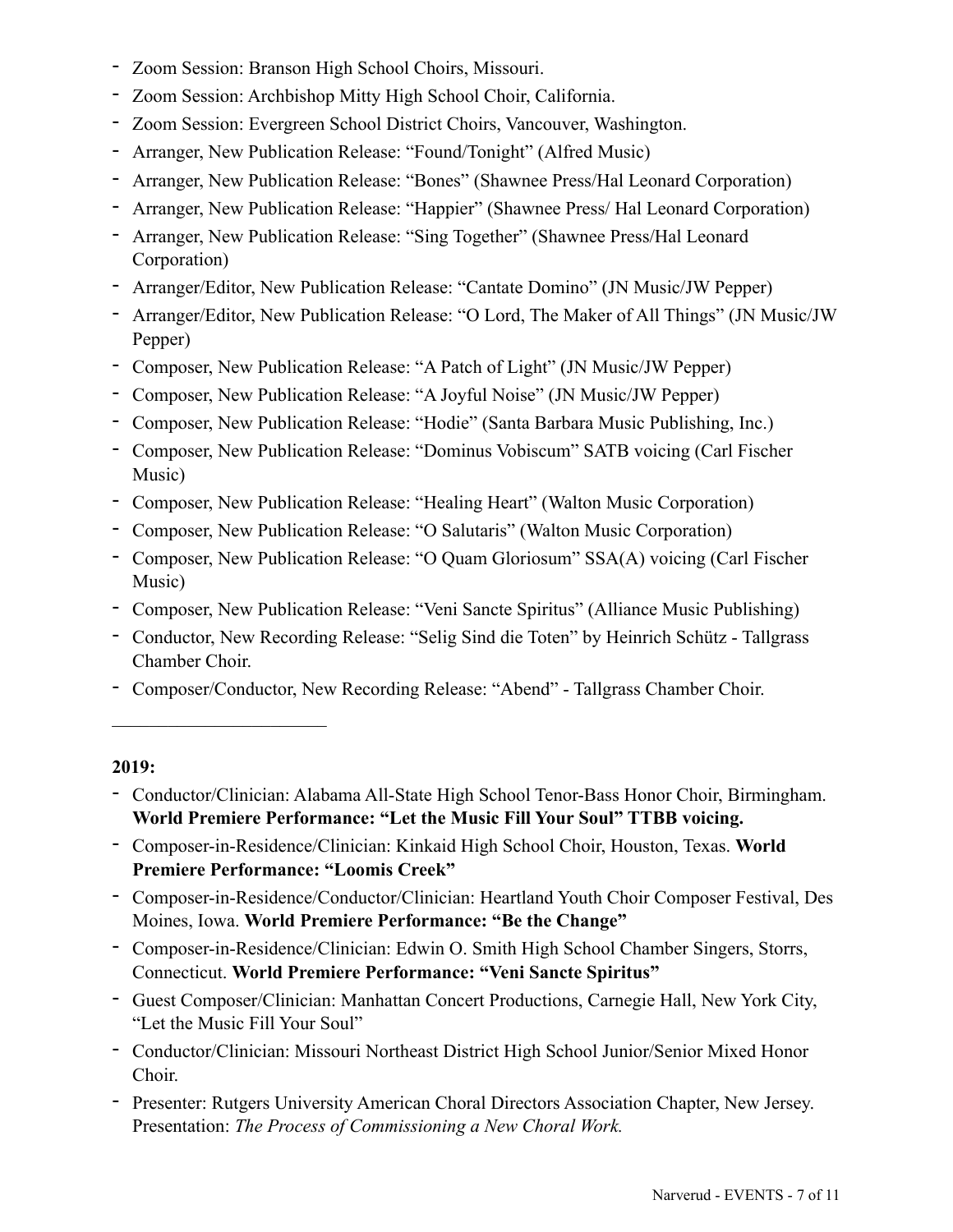- Conductor/Clinician/Presenter: Connecticut Choral Directors Association State Conference Directors' Chorus, Combined Honor Choirs. Presentation: *The Process of Commissioning a New Choral Work.*
- Conductor/Clinician: National ACDA Santa Barbara Music Publishing Reading Session.
- Conductor/Clinician: National ACDA Alliance Music Publications Reading Session.
- Composer: "Sisi Ni Moja" New Mexico Choral Directors Association Elementary Honor Choir.
- Composer: "Lunar Lullaby" Missouri West Central 11/12 Treble Honor Choir.
- Composer: "Ad Astra" Texas Region 21 High School Honor Choir.
- Composer: "Kuimba Nafsi Yangu" Colorado All-State Director's Choir.
- Composer: Heartland Men's Chorus, Kansas City, Missouri. **World Premiere Performance: "The Song We Sing"**
- Composer: "Dominus Vobiscum" & "A Patch of Light" Texas Region 11 SAB Honor Choir.
- Composer: Lockport Township High School, Illinois. **World Premiere Performance: "O Salutaris"**
- Composer: Brecksville-Broadview Heights High School Chamber Choir, Ohio. **World Premiere Performance (Boston, MA): "Healing Heart"**
- Arranger: "O Sole Mio" Michigan Jr. High Honor Choir, Big Rapids.
- Arranger/Editor, New Publication Release: "Sicut locutus est" (Santa Barbara Music Publishing, Inc.)
- Arranger, New Publication Release: "Star-Spangled Banner" (Santa Barbara Music Publishing, Inc.)
- Arranger, New Publication Release: "Speechless" (Hal Leonard Corporation)
- Composer, New Publication Release: "Ad Astra" SATB & SSA voicings (Carl Fischer Music)
- Composer, New Publication Release: "Locus Iste" (JN Music/JW Pepper)
- Composer, New Publication Release: "Dance Your Dance" SSA voicing (Carl Fischer Music)
- Composer, New Publication Release: "Be the Change" (Santa Barbara Music Publishing, Inc.)
- Composer, New Publication Release: "Let the Music Fill Your Soul" TTBB voicing (Hal Leonard Corporation)
- Composer, New Publication Release: "Sanctus" (Santa Barbara Music Publishing, Inc.)
- Composer, New Publication Release: "You Are the Song" (Santa Barbara Music Publishing)
- Composer, New Publication Release: "The Song We Sing" (Santa Barbara Music Publishing)
- Conductor, New Recording Release: "Remembrance" by Ivo Antognini Tallgrass Chamber Choir.
- Composer/Conductor, New Recording Release: "Sanctus" Tallgrass Chamber Choir.
- Composer/Conductor, New Recording Release: "Veni Sancte Spiritus" Tallgrass Chamber Choir.
- Composer/Conductor, New Recording Release: "Dominus Vobiscum" Tallgrass Chamber Choir.
- Composer/Conductor, New Recording Release: " Healing Heart" Tallgrass Chamber Choir.
- Composer/Conductor, New Recording Release: "O Salutaris" Tallgrass Chamber Choir.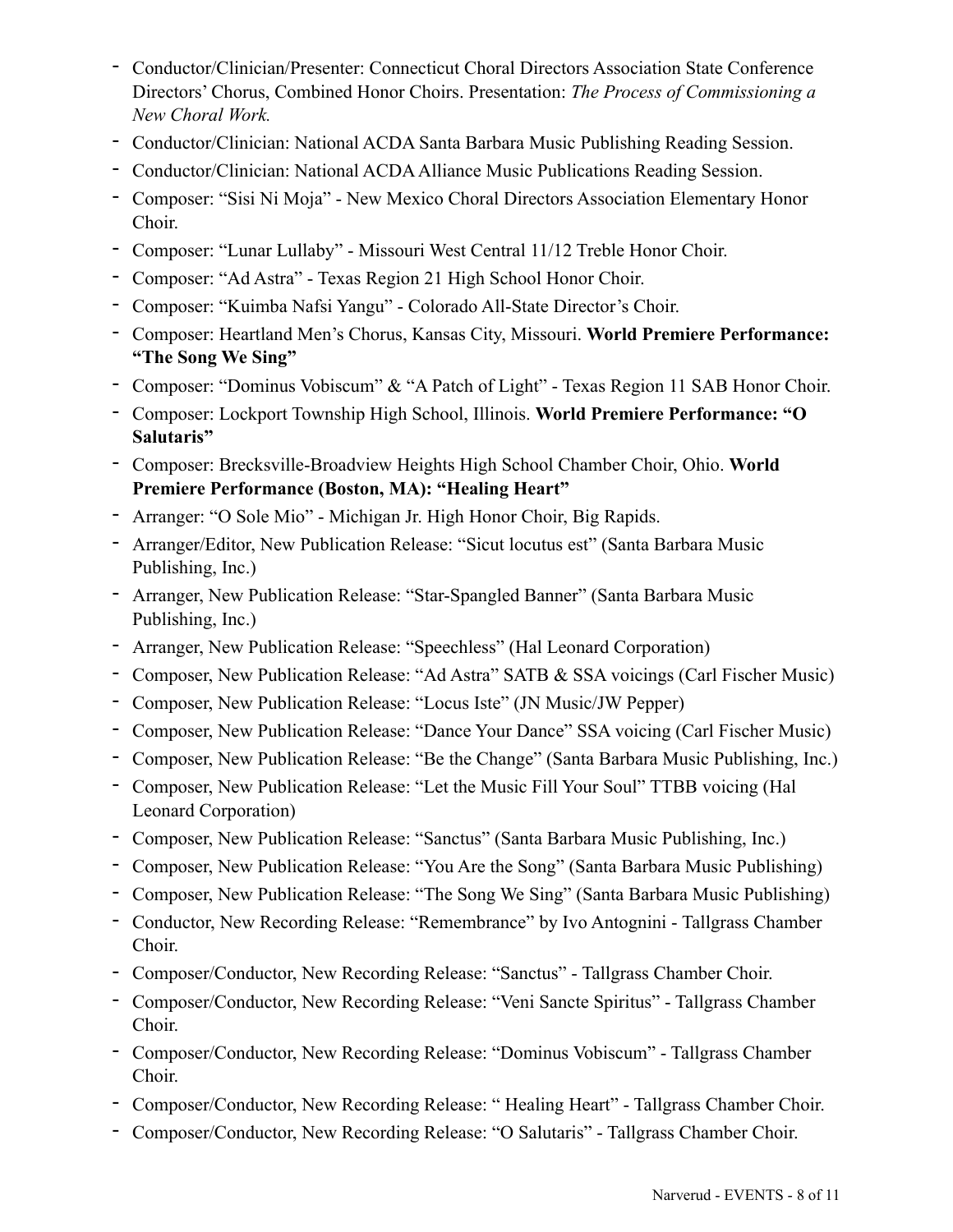- Composer/Conductor, New Recording Release: "The Song We Sing" - Tallgrass Chamber Choir.

## **2018:**

- Conductor/Clinician: Luther College, Iowa, Dorian Music Festival Choral Reading Session.
- Guest Composer/Clinician/Presenter: Bradley University Chorale, Peoria, Illinois. Presentation: *From Score to Sound: Preparing C.V. Stanford's "Beati Quorum Via"*
- Guest Clinician: University of Connecticut Tenor-Bass Glee Club, Storrs, Connecticut.
- Guest Clinician: E.O. Smith High School Chamber Singers Clinic, Storrs, Connecticut.
- Guest Clinician: Baldwin High School Concert Choir, Baldwin, New York.
- Conductor/Clinician: Long Island High School Choral Invitational Festival, Rockville Centre.
- Composer: "In the Silence" North Central Iowa High School Honor Choir.
- Composer: "Kuimba Nafsi Yangu" Tennessee Mid-State Mixed Honors Chorus.
- Composer: "Child of My Heart" Southwest American Choral Directors Association Treble Honor Choir.
- Composer: "Sisi Ni Moja" Texas Choral Directors Association Middle Level Treble Honor Choir.
- Composer: "Sisi Ni Moja" Missouri Music Educators Association West Central Treble Honor Choir.
- Composer: St. Olaf Viking Chorus, Minnesota. **World Premiere Performance: "Lunar Lullaby" TTBB voicing.**
- Composer: Western Connecticut State University Choir, Danbury. **World Premiere Performance: "Exsultate"**
- Composer: Trinity Springs Varsity Treble Choir, Texas. **World Premiere Performance: "You Are the Song"**
- Composer: Turtle Creek Chorale, Texas & Heartland Men's Chorus, Missouri. **World Premiere Performance: "This Grass"**
- Composer-in-Residence: Platte County High School Choir, Missouri. **World Premiere Performance: "Let the Music Fill Your Soul" SATB voicing.**
- Arranger: "O Sole Mio" North Central Iowa 7/8 Bass Clef Honor Choir.
- Arranger, New Publication Release: "Soar Away" (Alliance Music Publications)
- Arranger, New Publication Release: "In My Blood" (Shawnee Press/Hal Leonard Corporation)
- Arranger, New Publication Release: "Valentine" (Shawnee Press/Hal Leonard Corporation)
- Arranger, New Publication Release: "Sure on this Shining Night" (G. Schirmer, Inc.)
- Composer, New Publication Release: "Ad Astra" Three-Part Mixed voicing (Carl Fischer Music)
- Composer, New Publication Release: "Dance Your Dance" SATB voicing (Carl Fischer Music)
- Composer, New Publication Release: "Exsultate" (Alliance Music Publications)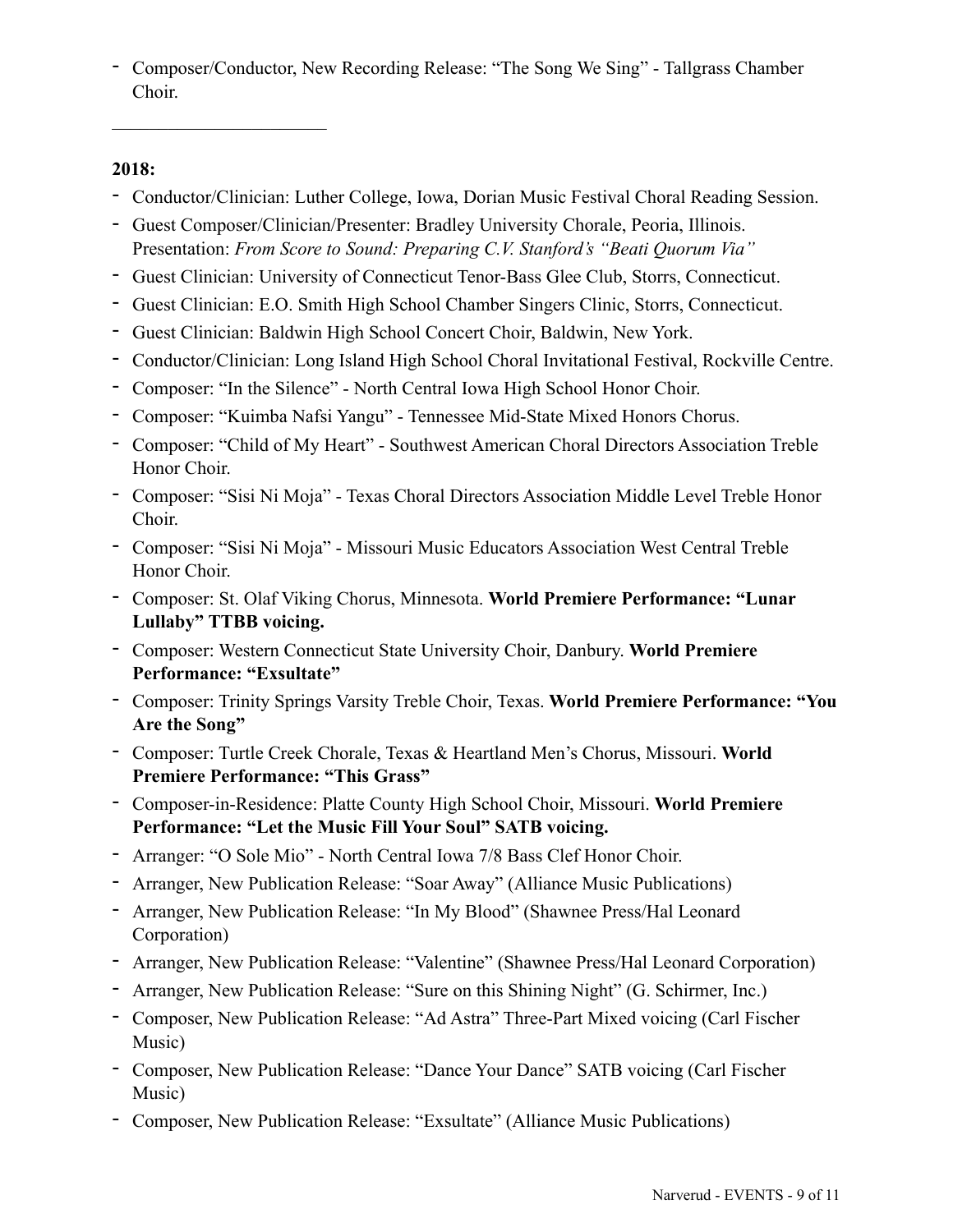- Composer, New Publication Release: "Let the Music Fill Your Soul" SATB voicing (Hal Leonard Corporation)
- Composer, New Publication Release: "This Grass" (Alliance Music Publications)

- Conductor: Colorado All-State Middle Level Tenor-Bass Honor Choir, Denver.
- Conductor/Clinician: Minneapolis National ACDA Convention Publisher Reading Sessions.
- Conductor/Clinician: Senseney Music New Choral Music Reading Sessions, Wichita.
- Zoom Session: Keene State College Tenor-Bass Ensemble, Keene, New Hampshire.
- Composer-in-Residence/Clinician: Goddard High School Choirs, Kansas.
- Composer: "Lunar Lullaby" Missouri River Valley All-Conference Choir.
- Composer: Prairie Middle School, Cherry Creek, Colorado. **World Premiere Performance: "Dance Your Dance" SATB voicing.**
- Composer-in-Residence/Clinician: Lakewood Middle School Choirs, Kansas. **World Premiere Performance: "Ad Astra" Three-Part voicing.**
- Composer/Conductor: Kansas City Choral Artists & Chamber Orchestra. **World Premiere Performance: "Missa de Cinque Terre"**
- Arranger, New Publication Release: "Let the Sea Make a Noise" (Santa Barbara Music Publishing, Inc.)
- Arranger, New Publication Release: "For Forever" (Hal Leonard Corporation)
- Arranger, New Publication Release: "Another Day of Sun" (Alfred Music)
- Arranger, New Publication Release: "Jitterbug" (Alfred Music)
- Arranger, New Publication Release: "Light in the Hallway" (Alfred Music)
- Arranger, New Publication Release: "Little Jack Frost, Get Lost" (Shawnee Press/Hal Leonard Corporation)
- Arranger, New Publication Release: "O Come, All Ye Faithful" (Shawnee Press/Hal Leonard Corporation)
- Arranger, New Publication Release: "Mercy" (Shawnee Press/Hal Leonard Corporation)
- Arranger, New Publication Release: "You Are the New Day" (Hal Leonard Corporation)
- Arranger, New Publication Release: "Yesterday" (Hal Leonard Corporation)
- Arranger, New Publication Release: "Prayer of Peace" (Lawson-Gould)
- Editor, New Publication Release: "Steel Drivin' Man" (Carl Fischer Music)
- Composer, New Publication Release: " Agnus Dei" (Santa Barbara Music Publishing, Inc.)
- Composer, New Publication Release: "Dominus Vobiscum" SAB voicing (Carl Fischer Music)
- Composer, New Publication Release: "Hope for the World" (Santa Barbara Music Publishing)
- Composer, New Publication Release: "I Hear Oceans" (Shawnee Press/Hal Leonard Corporation)
- Composer, New Publication Release: "Kuimba Nafsi Yangu" (Carl Fischer Music)
- Composer, New Publication Release: "Lunar Lullaby" SATB voicing (Santa Barbara Music Publishing, Inc.)